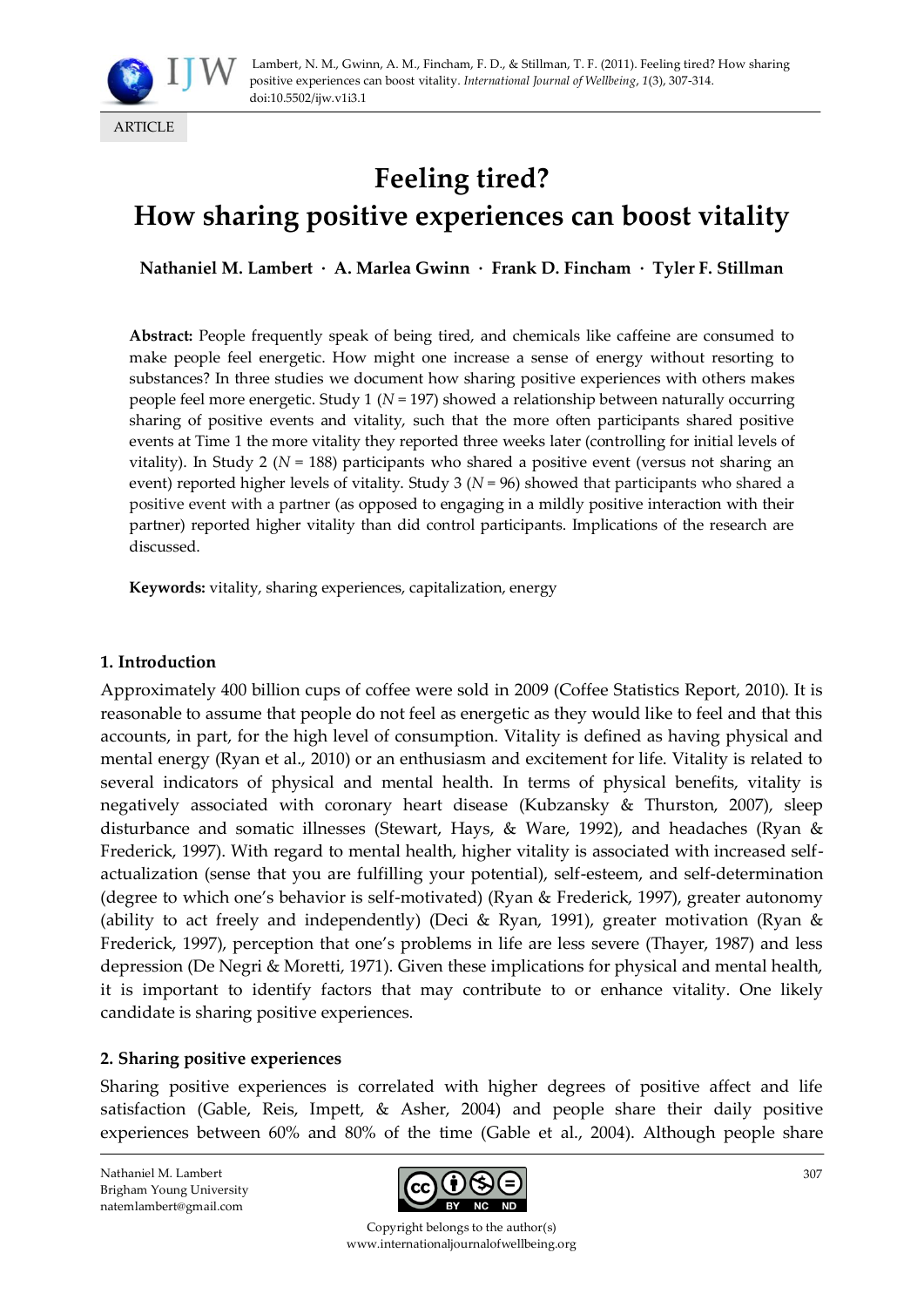

positive experiences quite frequently, little is known about the effects on mental health of such sharing.

Labott, Ahleman, Wolever, and Martin (1990) found that when participants watched a happy video their immune system showed heightened activity, but only if they were instructed to express their emotions. This study suggests that the act of sharing a positive emotion with another person has benefits above and beyond simply experiencing the positive event. Another study found that sharing a positive event is correlated with heightened memory of that particular event (Gable et al., 2004). It could be that as positive events are more easily remembered, they will be able to continue to have positive effects (later positive affect and coping). Though a positive response should be partly due to the positivity of the actual event, Langston (1994) found that sharing a positive event generated unique positive affect that went beyond the affect elicited from the valence of the positive event alone.

#### **3. Why sharing should translate into vitality**

We propose that sharing a positive experience with another person may translate into vitality for a few reasons. First, the feeling of relatedness (feeling significant and connected) engendered during an interchange should boost vitality in the same way that social relatedness has been positively related to vitality (Gagne, Ryan, & Bargmann, 2003; Howell & Hill, 2009; Reis, Sheldon, Gable, Roscoe, & Ryan, 2000).

Second, sharing positive experiences is a joint endeavour between the sharer and the listener, which has the potential to produce an effect on vitality that is greater than what might have occurred without the joint effort. During the sharing of a positive experience the sharer recruits the listener to perform a specific function—to assist in completing his/her appraisal of the experience and to validate the experience. For instance, imagine that Sue shares her good news of receiving praise from her boss and Eli replies, "That's great! That should help you get that raise you've been hoping for." Eli's acknowledgement of the potential positive implications of the event for Sue's future makes the impact of her positive experience more salient and may generate additional positive implications of the event that had not previously crossed her mind.

Finally, sharing something positive has the potential to boost the mood of the listener and thus the person sharing may gain excitement and energy by making someone else feel positively. For example, if Tyler tells his wife Deborah about increasing his sales during the month, this may have implications for Deborah and would likely make her genuinely happy. Seeing her pleasure is likely to make Tyler more excited about his accomplishment and enhance his vitality.

#### **4. Overview of studies**

In three studies we tested whether sharing a positive experience increases vitality (energy, or enthusiasm for life) for the person who shared. Study 1 tested whether people who shared positive experiences more frequently demonstrate greater vitality three weeks after sharing than do those who are disinclined to share positive experiences, controlling for initial vitality. Study 2 examined the hypothesis that sharing a positive event leads to greater vitality than simply experiencing it. Participants wrote about something good that happened to them in the past two weeks. Then, half of the participants were randomly assigned to both share this event with a relationship partner and complete the dependent measure, while the other half simply completed the dependent measure.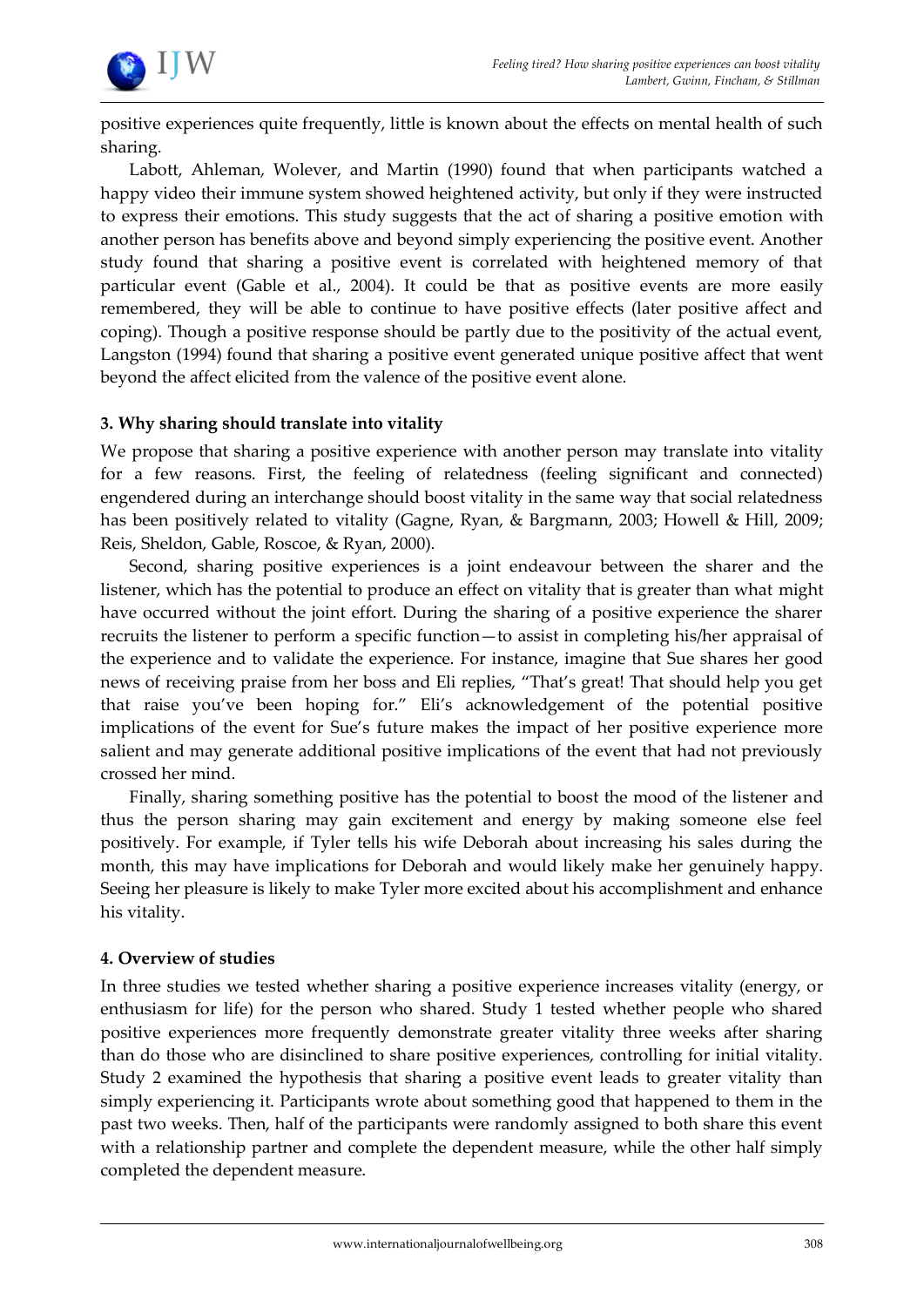

Study 3 sought to clarify the findings in Study 2 by ruling out an alternative explanation that the interaction with a partner, rather than specifically sharing the positive event, is what provided a lift in vitality. Taken together, the following studies provide evidence for a relationship between sharing positive experiences and feeling vitality.

## **5. Study 1**

The objective of Study 1 was to test the relationship between sharing positive experiences and vitality. We hypothesized that participants who shared their positive experiences more frequently at Time 1 would have higher levels of vitality at Time 2, three weeks later, after controlling for initial vitality.

#### *5.1 Method*

#### *5.1.1 Participants*

Participants were 196 undergraduate students (162 women) who agreed to participate in exchange for extra credit. Participants ranged in age from 18 to 41 with a median age of 19.

#### *5.1.2 Pre and post measures*

*Sharing positive experiences*. We created a four-item measure that assessed the degree to which participants shared positive experiences with others. Example questions included, "I am the type of person that loves to share it with others when something good happens to me," and "I'm constantly telling people my good news." Choices ranged from "Strongly disagree" to "Strongly agree." The alpha at Time 1 was .89.

*Vitality*. We used Ryan and Frederick's (1997) seven-item scale to measure vitality. Sample items include "I feel alive and vital", "I look forward to each new day", and "I feel energized". Items were rated using a 7-point Likert scale (1 = "Strongly disagree" to 7 = "Strongly agree"). Coefficient alpha at both Time 1 and Time 2 was .91.

#### *5.2 Results*

#### *5.2.1 Attrition*

Fifty-six participants failed to complete measures at Time 2. To ensure that attrition did not affect the results, we compared Time 1 scores of participants that dropped out with those who remained in the study. No differences between the groups was found for vitality, *F (*1, 251) = .49, *p > .*05.

#### *5.2.2 Sharing positive experiences and mental health: pre- and post-test results*

We used hierarchal regression analysis to determine whether initial sharing of positive news predicts later vitality when controlling for initial vitality scores and gender. Given differences in communication styles between men and women, we controlled for gender. As predicted, greater tendency toward sharing of positive experiences at Time 1 was associated with greater vitality scores four weeks later, controlling for initial vitality and gender (*β* = .21, *p* < .01).

#### *5.3 Discussion*

Our hypothesis was supported inasmuch as the tendency to share positive experiences is positively related to changes in vitality over time. A limitation of the current study is that it is correlational and therefore causality cannot be confidently inferred. Moreover, we are unable to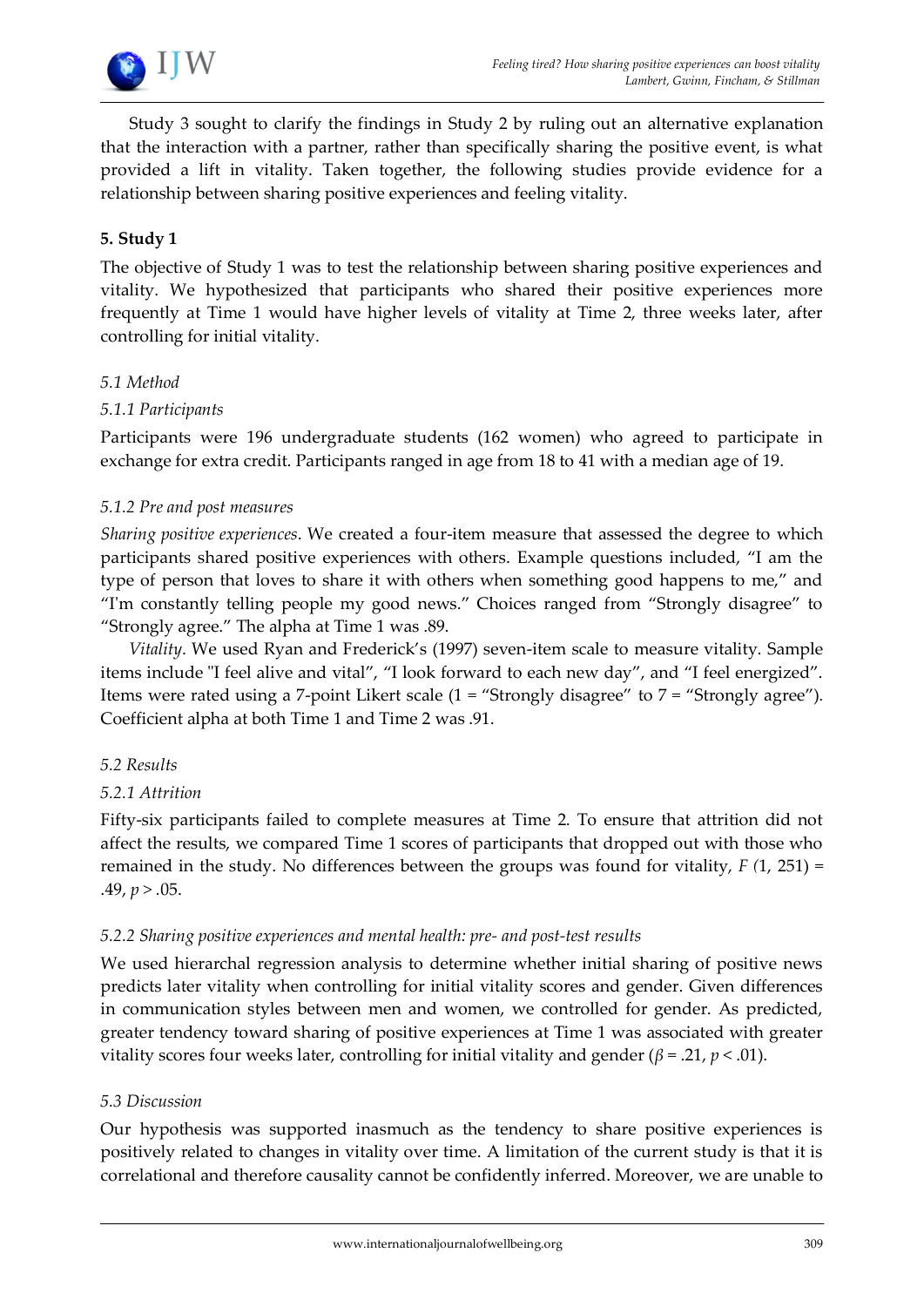

determine whether the positive events themselves or the sharing of them increased vitality. Finally, the alternative explanation that more energetic people have a higher tendency to share positive experiences needs to be ruled out. We address these limitations in the experimental studies that follow.

# **6. Study 2**

The objective of Study 2 was to experimentally test the relationship between sharing positive experiences and vitality. Our hypothesis was that the participants who shared a positive event will have higher levels of vitality as opposed to those who simply thought and wrote about a positive experience.

## *6.1 Method*

## *6.1.1 Participants*

In an introductory undergraduate course, 188 participants (135 female) completed an online survey for extra credit. Participants came to the lab with either a romantic partner or with a close friend.

## *6.1.2 Measures*

*Vitality.* We again used Ryan and Frederick's (1997) measure of vitality ( $\alpha$  = .90).

*Positivity of the recalled event.* Participants recalled a positive event. To ensure that the positivity of the event was not driving findings, we included two items: "How positive was the event?" and "How memorable was this?" that were summed. The items correlated highly, *r* = .79.

# *6.2 Procedure*

Participants were instructed to "Think of something good that happened to you in the past two weeks. Please write a paragraph describing what happened in the space below." They were then randomly assigned to one of two conditions, a no-treatment condition and a sharing experience condition. Those in the control condition completed the vitality measure after writing about the positive experience. Those in the sharing condition were taken into a separate room and were asked to share what they wrote about with their partner or friend. Specifically, the participants were instructed to take "two minutes to share with your partner what happened and how you felt. Once you have had a chance to share, please ring the bell." They then completed the measure of vitality.

#### *6.3 Results*

A one-way analysis of variance revealed that participants in the sharing condition reported higher vitality ( $M = 5.05$ ,  $SD = 1.13$ ) than those in the control condition ( $M = 4.65$ ,  $SD = 1.36$ ), *F*  $(1, 184)$  = 4.98,  $p < .05$ ,  $\eta^2$ <sub>P</sub> = .03, after controlling for gender and positivity of the event.

#### *6.4 Discussion*

Consistent with our hypothesis, sharing a positive experience caused an increase in positive emotion, relative to a control group who also recalled the positive experience but did not share it with someone. This study provides evidence that sharing a positive experience has a stronger impact on vitality as opposed to thinking about the positive experience; however, it does not rule out the possibility that any interaction with a partner might produce a similar effect.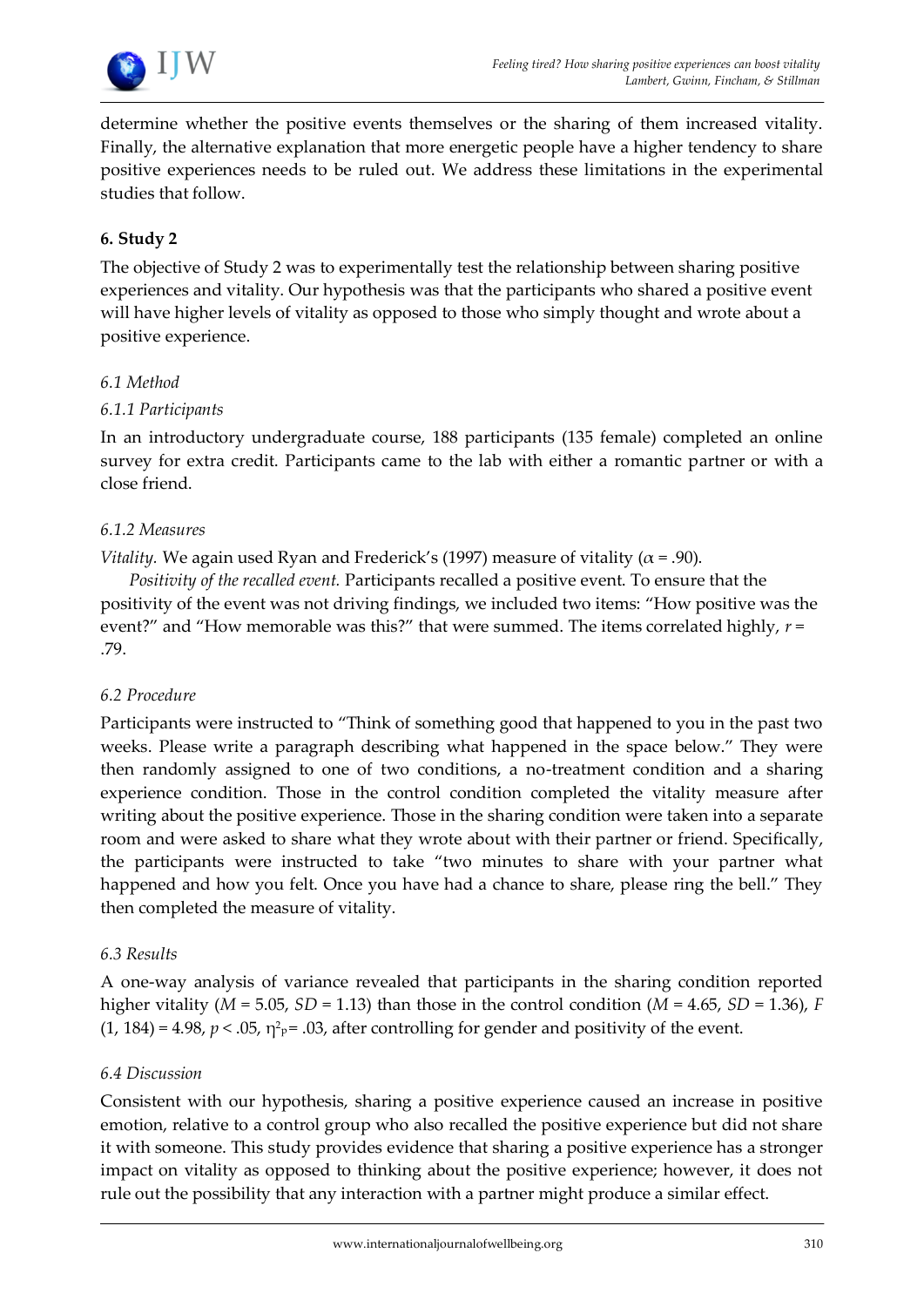

# **7. Study 3**

The objective of Study 3 was to address an alternative explanation for Study 2, namely that the higher levels of vitality of those who shared the positive experience were simply due to the interaction with a partner or friend. Therefore, we added positive interaction as a control condition to more rigorously test whether sharing positive experiences increases vitality. We also added irritability as a control variable, given that such a feeling could come about during an interaction. Our hypothesis was that the participants who share their positive event will have higher vitality than those who simply experienced a mildly positive interaction.

# *7.1 Method*

## *7.1.1 Participants*

In an introductory course, 96 undergraduates (69 women) completed an online survey for extra credit. Ages ranged from 18 to 24 with a median of 19. Participants attended the session with either a romantic partner or with a close friend.

## *7.1.2 Measures*

*Vitality.* We again used Ryan and Frederick's (1997) measure of vitality ( $\alpha$ = .67).

*Alertness.* To ensure that a difference in level of alertness between conditions was not responsible for the observed effects, we controlled for it in the analysis. Alertness was measured by one subtle item: "If you are paying attention, mark Strongly Agree."

*Irritability.* To ensure that irritability towards one's partner during the interaction was not driving the results, we controlled for it in the analysis. We measured irritability with the single item, "Describe the extent you feel irritable" on a scale from "Very Slightly or Not at All" to "Extremely."

#### *7.2 Procedure*

Participants were instructed as follows: "Please think of something good that happened to you in the past two weeks. Please write a paragraph describing what happened." Participants were then randomly assigned to either a sharing positive experience condition or to a neutral interaction condition.

#### *7.2 1 Sharing of positive experience condition*

As before, participants were taken into a separate room and were asked to share what they wrote about with their partner. Specifically, the participant was instructed to take "two minutes to share with your partner what happened and how you felt."

#### *7.2.2 Neutral interaction condition: Procedure*

This condition was developed to rule out the possibility that an interaction by itself could enhance vitality. Participants were instructed to take "two minutes to share with your partner something he/she learned in class this week."

#### *7.3 Results*

Given differences in communication styles between men and women, we again controlled for gender. A one-way analysis of variance revealed that participants in the sharing positive experiences condition reported higher vitality scores ( $M = 4.38$ ,  $SD = 1.15$ ) than those in the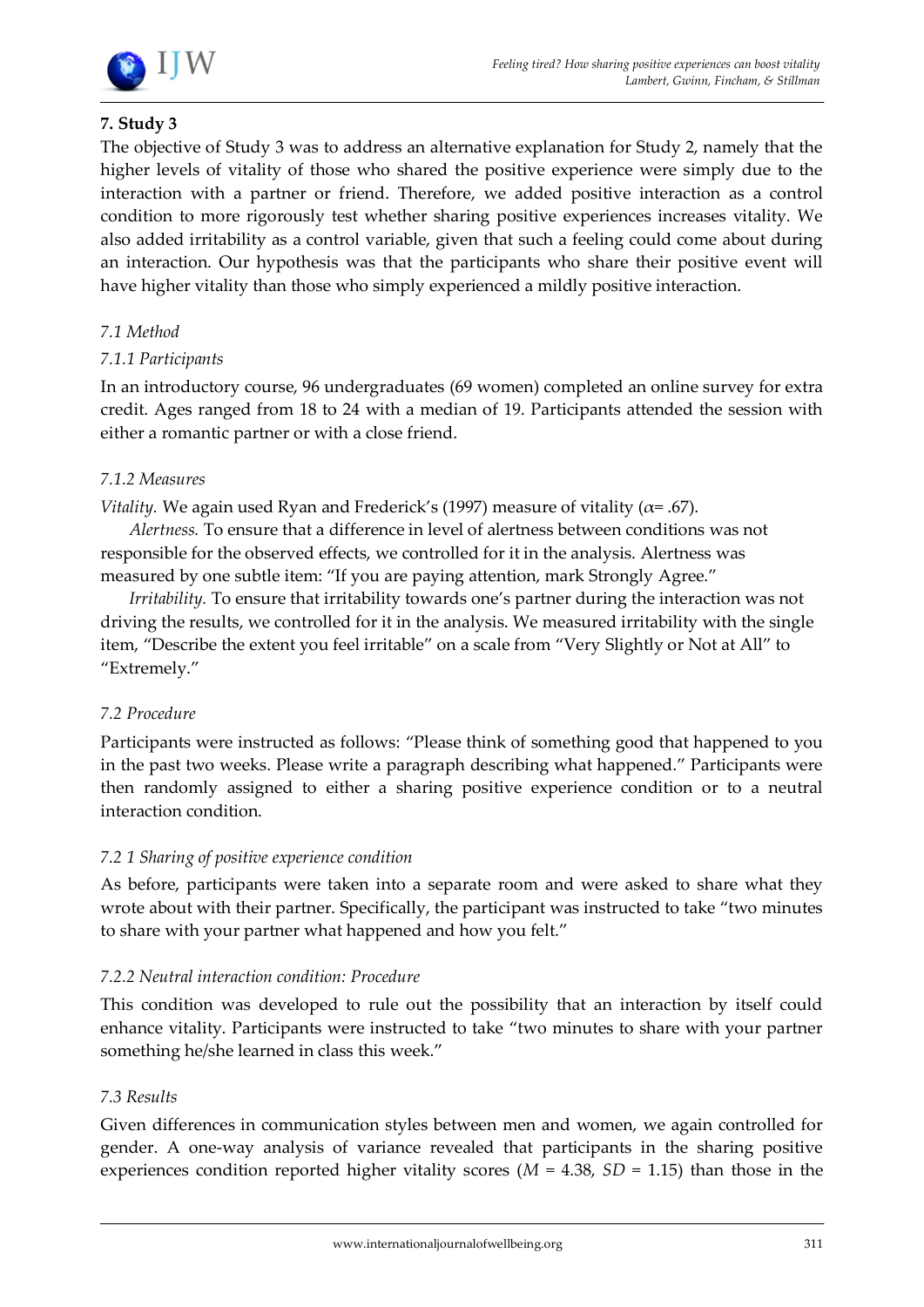

neutral interaction condition (*M* = 4.00*, SD* = .64), *F* (1, 91) = 5.48, *p* < .05,  $\eta^2{}_{\rm P}$  = .06 when controlling for feelings of irritation, alertness, and gender.

### *7.4 Discussion*

Consistent with our hypotheses, participants who shared their positive event had more vitality compared to those in the writing/reflecting group that also had an interaction unrelated to the positive experience. This study provides further evidence that sharing positive experiences can generate positive affect above and beyond both recalling a pleasant experience and having a mildly positive interaction unrelated to the positive experience.

## **8. General discussion**

In the current investigation, we found evidence for a non-pharmacological means of increasing physical and mental energy, namely, sharing positive experiences with others. In Study 1, we found that the tendency to share positive experiences with someone else at Time 1 predicted later vitality, controlling for baseline levels of vitality. Study 2 showed that participants who shared a positive event with a close friend reported higher vitality than those who simply wrote about a positive event. In Study 3, those assigned to share a positive experience with a partner demonstrated greater vitality than those who simply interacted with a partner.

Vitality is an important marker of psychological wellbeing, and feeling mentally and physically tired is generally considered unpleasant. Indeed, persistent fatigue is considered an illness (Chronic Fatigue Syndrome). The current work demonstrates that sharing positive experiences with others can combat feelings of lethargy. As such, this work fits with other studies documenting non pharmacological ways of increasing vitality, such as spending time in nature (Ryan et al., 2010).

#### *8.1 Limitations and future directions*

A limitation of our research is that the samples studied were limited to college-aged participants and may not be representative of more mature relationships. Thus, these findings should be replicated in a variety of age groups. Another limitation of the current studies is that individuals who shared the positive event spent more time thinking about the event than those who simply wrote about the event or who interacted about something other than the event. Such a potential confound should be ruled out in future studies. Finally, the current studies did not assess how the reaction of the partner affected vitality. It seems plausible that the reaction of the partner may potentially moderate the effects of sharing and this should be examined by future research.

In an era where technology is prevalent, there are now many different outlets for people to share their positive experiences. Blogging has grown to become one of the most popular methods of online expression. Though blogging has many uses, most Americans use their blogs to express themselves or reflect on their day (Lenhart & Fox, 2006). A fruitful area for future research would be to examine whether sharing positive events through blogging has a similar effect on mental health outcomes to in-person sharing or, alternatively, to determine what differences might exist between sharing through the blogosphere and in-person sharing. However, the results of Study 2 suggest that in-person sharing may have a stronger impact than simply writing about the event. Nonetheless, when writing in a blog there could be an effect of sharing with the "imagined audience." Could the imagined audience have just as strong an effect as sharing in person? This question should be examined further.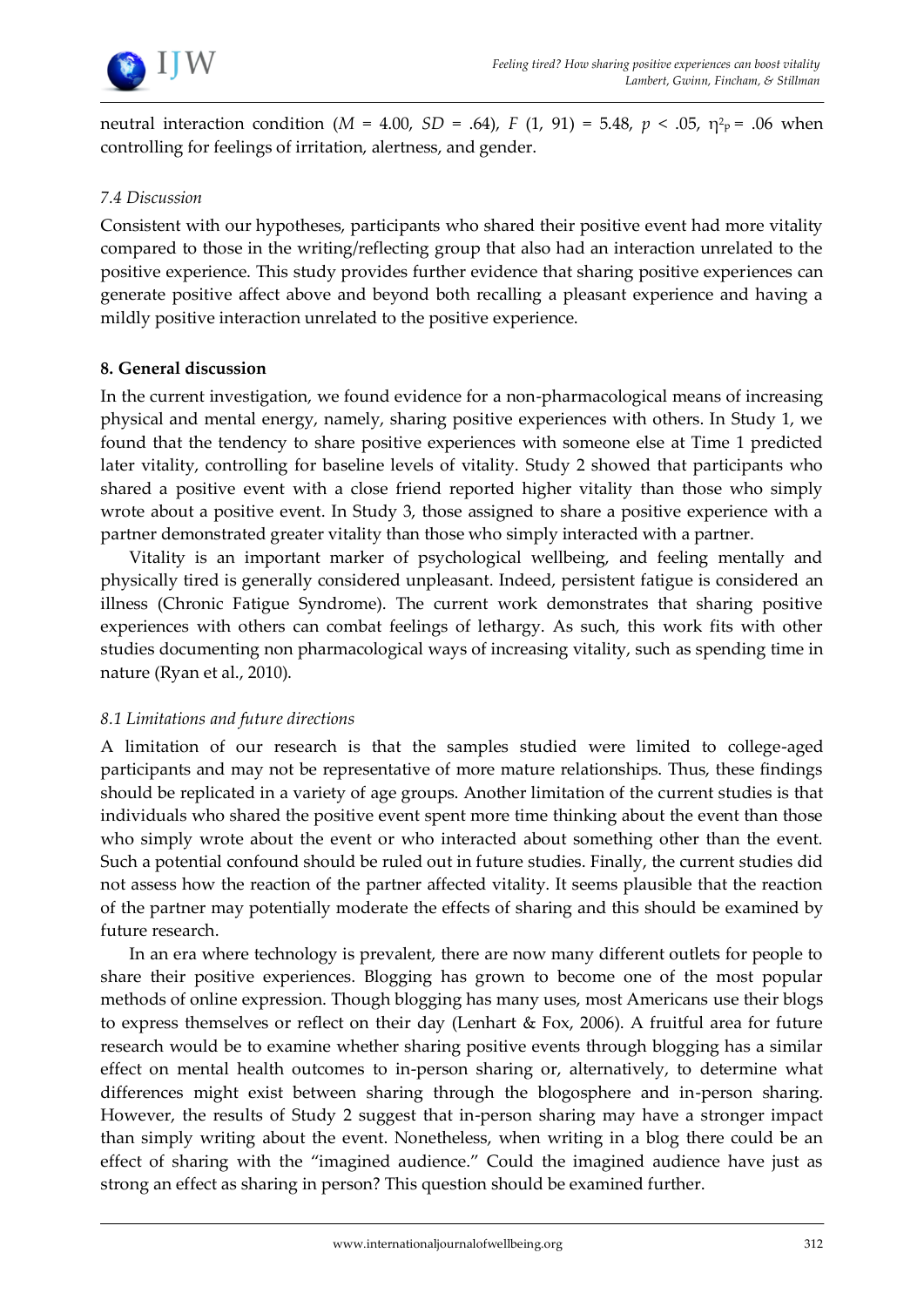

Some initial research on blogging has found it to have positive effects on wellbeing and it has even been suggested as a form of therapy. For example, one study demonstrated that blogging improves social capital, which in turn has a positive effect on wellbeing (Ko & Kuo, 2009). Relatedly, blogging has a positive effect on perceived social support, specifically social integration, reliable alliance, and friendship satisfaction (Baker & Moore, 2008). Future research should build upon these initial findings, taking the results of the current study into account.

## **9. Conclusion**

Our research indicates that sharing positive events can increase vitality. The benefits go beyond simply having a positive experience or sharing a neutral experience: Maximum vitality stems from a combination of both. The importance of increased vitality is emphasized by the documented association between higher energy and both physical and mental wellbeing.

#### **Authors**

Nathaniel M. Lambert Brigham Young University natemlambert@gmail.com

A. Marlea Gwinn The University of Kentucky andreamarlea@gmail.com

Frank D. Fincham Florida State University ffincham@fsu.edu

Tyler F. Stillman Southern Utah University tylerstillman@gmaill.com

#### **Publishing Timeline**

Received 21 May 2011 Accepted 27 August 2011 Published 17 October 2011

#### **References**

- Baker, J. R., & Moore, S. M. (2008). Blogging as a social tool: A psychosocial examination of the effects of blogging. *Cyber Psychology* & *Behavior, 11*, 747–749. <http://dx.doi.org/10.1089/cpb.2008.0053>
- Coffee Statistics Report, (2010). [http://www.coffee-statistics.com/website\\_terms.html.](http://www.coffee-statistics.com/website_terms.html) Retrieved on September 8, 2010.
- De Negri, M., & Moretti, G. (1971). Some aspects of depression in children. *Acta Paedopsychiatrica: International Journal of Child* & *Adolescent Psychiatry, 38*(7–8), 182–190.
- Deci, E. L., & Ryan, R. M. (1991). A motivational approach to self: Integration in personality.In R. Dienstbier (Ed.), *Nebraska Symposium on Motivation: Vol. 38. Perspectiveson motivation*. Lincoln: University of Nebraska Press, pp. 237–288.
- Gable, S., Reis, H., Impett, E., & Asher, E. (2004). What do you do when things go right? The intrapersonal and interpersonal benefits of sharing positive events. *Journal of Personality and Social Psychology, 87*, 228–245. <http://dx.doi.org/10.1037/0022-3514.87.2.228>